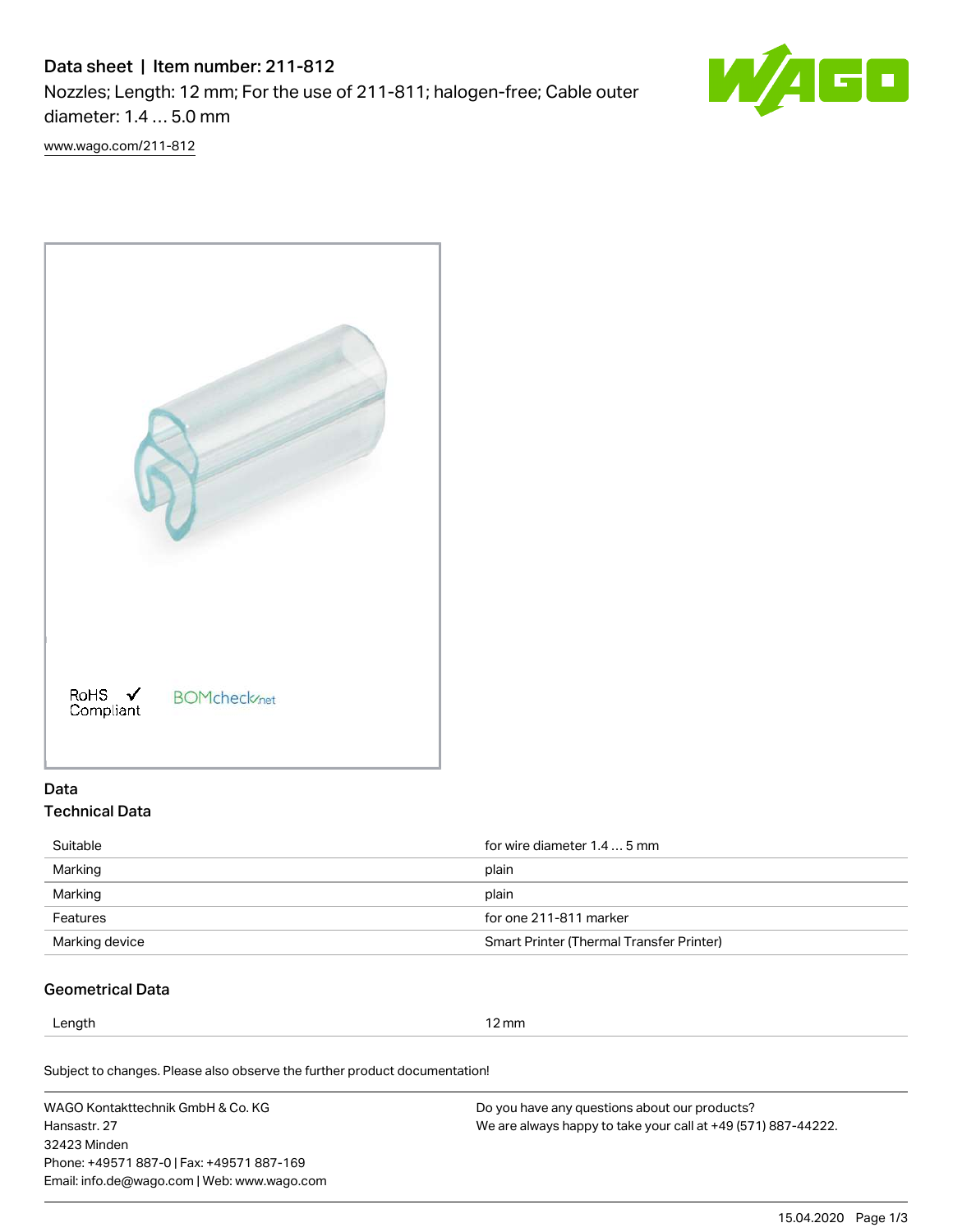

#### Mechanical data

| Mounting type<br>- 71 | Sliding |
|-----------------------|---------|
| $ -$                  |         |

#### Material Data

| Color        | transparent      |
|--------------|------------------|
| Material     | Polyurethane     |
| Halogen-free | Yes              |
| Weight       | 0.2 <sub>g</sub> |

#### Environmental Requirements

| Surrounding air (storage) temperature   | 540 °C      |
|-----------------------------------------|-------------|
| Surrounding air (operating) temperature | -40 … 80 °C |
| Relative humidity                       | 40  80 %    |

### Commercial data

| Product Group      | 2 (Terminal Block Accessories) |
|--------------------|--------------------------------|
| Packaging type     | <b>BOX</b>                     |
| Country of origin  | П                              |
| <b>GTIN</b>        | 4050821674986                  |
| Customs Tariff No. | 39269097900                    |

### Counterpart

### Compatible products

#### Marking accessories

| ltem no.: 211-811                                                        |                      |
|--------------------------------------------------------------------------|----------------------|
| Marker card; for Smart Printer; for use in nozzles; Length: 12 mm; white | www.wago.com/211-811 |

### Installation Notes

Subject to changes. Please also observe the further product documentation!

WAGO Kontakttechnik GmbH & Co. KG Hansastr. 27 32423 Minden Phone: +49571 887-0 | Fax: +49571 887-169 Email: info.de@wago.com | Web: www.wago.com

Do you have any questions about our products? We are always happy to take your call at +49 (571) 887-44222.